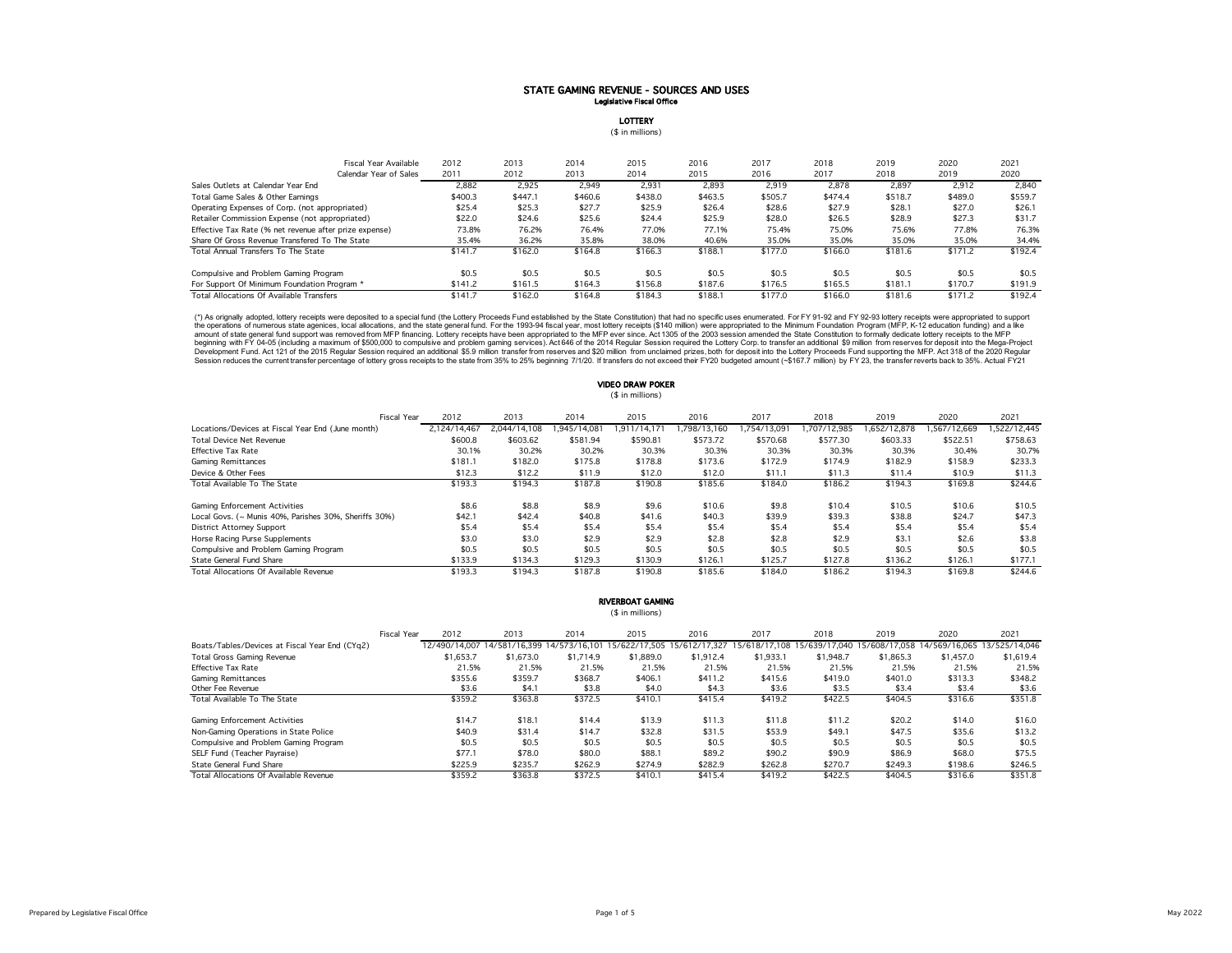# N. O. LAND-BASED CASINO

(\$ in millions)

|                                                 | Fiscal Year | 2012      | 2013      | 2014      | 2015      | 2016      | 2017      | 2018      | 2019      | 2020      | 2021      |
|-------------------------------------------------|-------------|-----------|-----------|-----------|-----------|-----------|-----------|-----------|-----------|-----------|-----------|
| Tables/Devices at Fiscal Year End (CYq2)        |             | 117/1.953 | 126/1.841 | 125/1.774 | 123/1.743 | 126/1.604 | 130/1.513 | 149/1.530 | 165/1.489 | 113/1.451 | 114/1.337 |
| Total Gross Gaming Revenue                      |             | \$342.0   | \$337.6   | \$337.5   | \$332.3   | \$296.9   | \$281.8   | \$288.5   | \$291.5   | \$210.3   | \$213.2   |
| <b>Effective Tax Rate</b>                       |             | 21.5%     | 21.5%     | 21.5%     | 21.5%     | 21.5%     | 21.3%     | 22.1%     | 21.7%     | 38.5%     | 36.4%     |
| Gaming Remittances and Other Transfers          |             | \$73.5    | \$72.6    | \$72.6    | \$71.4    | \$63.8    | \$60.0    | \$63.8    | \$63.1    | \$80.9    | \$77.6    |
| Total Annual Transfers To The State             |             | \$73.5    | \$72.6    | \$72.6    | \$71.4    | \$63.8    | \$60.0    | \$63.8    | \$63.1    | \$80.9    | \$77.6    |
| Compulsive and Problem Gaming Program           |             | \$0.5     | \$0.5     | \$0.5     | \$0.5     | \$0.5     | \$0.5     | \$0.5     | \$0.5     | \$0.5     | \$0.5     |
| Casino Support Services Fund                    |             | \$0.0     | \$0.0     | \$0.0     | \$3.6     | \$1.8     | \$3.6     | \$3.6     | \$3.2     | \$0.0     | \$0.0     |
| Cancer Research Center                          |             | \$0.0     | \$0.0     | \$0.0     | \$0.0     | \$0.0     | \$0.0     | \$0.0     | \$0.0     | \$3.4     | \$3.4     |
| Early Childhood Fund                            |             | \$0.0     | \$0.0     | \$0.0     | \$0.0     | \$0.0     | \$0.0     | \$0.0     | \$0.0     | \$0.042   | \$0.164   |
| SELF Fund (Teacher Pavraise)                    |             | \$73.0    | \$72.1    | \$72.1    | \$67.3    | \$61.5    | \$55.9    | \$59.7    | \$59.5    | \$59.5    | \$59.7    |
| State General Fund Share                        |             | \$0.0     | \$0.0     | \$0.0     | \$0.0     | \$0.0     | \$0.0     | \$0.0     | \$0.0     | \$17.5    | \$13.8    |
| <b>Total Allocations Of Available Transfers</b> |             | \$73.5    | \$72.6    | \$72.6    | \$71.4    | \$63.8    | \$60.0    | \$63.8    | \$63.1    | \$80.9    | \$77.6    |

# PARI-MUTUEL GAMING (\$ in millions)

|                                                        | Fiscal Year | 2012     | 2013     | 2014     | 2015     | 2016     | 2017     | 2018     | 2019     | 2020     | 2021     |
|--------------------------------------------------------|-------------|----------|----------|----------|----------|----------|----------|----------|----------|----------|----------|
| Tracks/OTBs/Racing Days at Fiscal Year End             |             | 4/15/487 | 4/16/491 | 4/15/492 | 4/15/483 | 4/15/473 | 4/15/471 | 4/17/481 | 4/17/472 | 4/17/386 | 4/17/437 |
| Pari-Mutuel Handle                                     |             | \$256.0  | \$241.2  | \$228.3  | \$219.8  | \$210.1  | \$205.5  | \$200.2  | \$178.7  | \$141.6  | \$158.5  |
| Effective Tax Rate To Racing Commission                |             | 1.97%    | 1.89%    | 1.92%    | 1.98%    | 2.06%    | 2.03%    | 2.08%    | 2.15%    | 2.27%    | 1.48%    |
| Taxes On Handle To Racing Commission                   |             | \$3.2    | \$2.9    | \$2.8    | \$2.7    | \$2.6    | \$2.5    | \$2.4    | \$2.2    | \$1.9    | \$1.0    |
| Other Fees To Racing Commission                        |             | \$1.8    | \$1.6    | \$1.5    | \$1.6    | \$1.7    | \$1.7    | \$1.7    | \$1.6    | \$1.3    | \$1.3    |
| Total Revenue To Racing Commission                     |             | \$5.0    | \$4.5    | \$4.4    | \$4.4    | \$4.3    | \$4.2    | \$4.2    | \$3.8    | \$3.2    | \$2.3    |
| Gaming Enforcement Activities: Racing Commission       |             | \$3.3    | \$2.8    | \$2.7    | \$2,653  | \$2.651  | \$2,078  | \$2.049  | \$1,758  | \$1,274  | \$0.391  |
| <b>Breeder Awards</b>                                  |             | \$1.8    | \$1.7    | \$1.7    | \$1,703  | \$1,687  | \$1,677  | \$1,664  | \$1,654  | \$1,613  | \$1,630  |
| Board of Regents & Dept. of Agric. Allocations         |             | \$0.0    | \$0.0    | \$0.0    | \$0.0    | \$0.0    | \$0,418  | \$0,445  | \$0,422  | \$0.326  | \$0,326  |
| Excess To State or Retained by Comm or Other Financing |             | \$0.0    | \$0.0    | \$0.0    | \$0.0    | \$0.0    | \$0.0    | \$0.0    | \$0.0    | \$0.0    | \$0.0    |
| Total Allocations Of Racing Commission Revenue         |             | \$5.0    | \$4.5    | \$4.4    | \$4.4    | \$4.3    | \$4.2    | \$4.2    | \$3.8    | \$3.2    | \$2.3    |

# CHARITABLE GAMING

# (\$ in millions)

|                                               | <b>Fiscal Year</b> | 2012       | 2013       | 2014       | 2015       | 2016       | 2017       | 2018       | 2019       | 2020       | 2021       |
|-----------------------------------------------|--------------------|------------|------------|------------|------------|------------|------------|------------|------------|------------|------------|
| Avg. No. Organizations / Bingo Sessions       |                    | 531/49.481 | 510/49.213 | 497/49.493 | 479/46.942 | 453/43.348 | 440/40.680 | 428/39.215 | 416/37.667 | 405/29.769 | 391/32,255 |
| Gross Gaming Revenue                          |                    | \$77.5     | \$74.2     | \$69.2     | \$69.2     | \$62.1     | \$66.6     | \$65.0     | \$67.4     | \$56.1     | \$80.4     |
| Operator Expenses (not appropriated)          |                    | \$39.4     | \$38.0     | \$37.3     | \$37.0     | \$37.0     | \$35.7     | \$35.1     | \$35.1     | \$28.4     | \$34.8     |
| Available To Charities (not appropriated)     |                    | \$38.1     | \$36.2     | \$31.9     | \$32.1     | \$25.0     | \$30.8     | \$29.8     | \$32.3     | \$27.7     | \$45.6     |
| <b>Effective Total Fee Rate</b>               |                    | 2.8%       | 2.8%       | 3.1%       | 3.0%       | 3.2%       | 2.9%       | 2.9%       | 2.8%       | 2.8%       | 2.4%       |
| Various Fees Paid To Support Regulation       |                    | \$2.2      | \$2.1      | \$2.1      | \$2.1      | \$2.0      | \$1.9      | \$1.9      | \$1.9      | \$1.6      | \$1.9      |
| Total Various Fees Paid To Support Regulation |                    | \$2.2      | \$2.1      | \$2.1      | \$2.1      | \$2.0      | \$1.9      | \$1.9      | \$1.9      | \$1.6      | \$1.9      |
| Gaming Enforcement Activities                 |                    | \$2.2      | \$2.1      | \$2.1      | \$2.1      | \$2.0      | \$1.9      | \$1.9      | \$1.9      | \$1.6      | \$1.9      |
| State General Fund Share                      |                    | \$0.0      | \$0.0      | \$0.0      | \$0.0      | \$0.0      | \$0.0      | \$0.0      | \$0.0      | \$0.0      | \$0.0      |
| Total Allocations Of Available Revenue        |                    | \$2.2      | \$2.1      | \$2.1      | \$2.7      | \$2.0      | \$1.9      | \$1.9      | \$1.9      | \$1.6      | \$1.9      |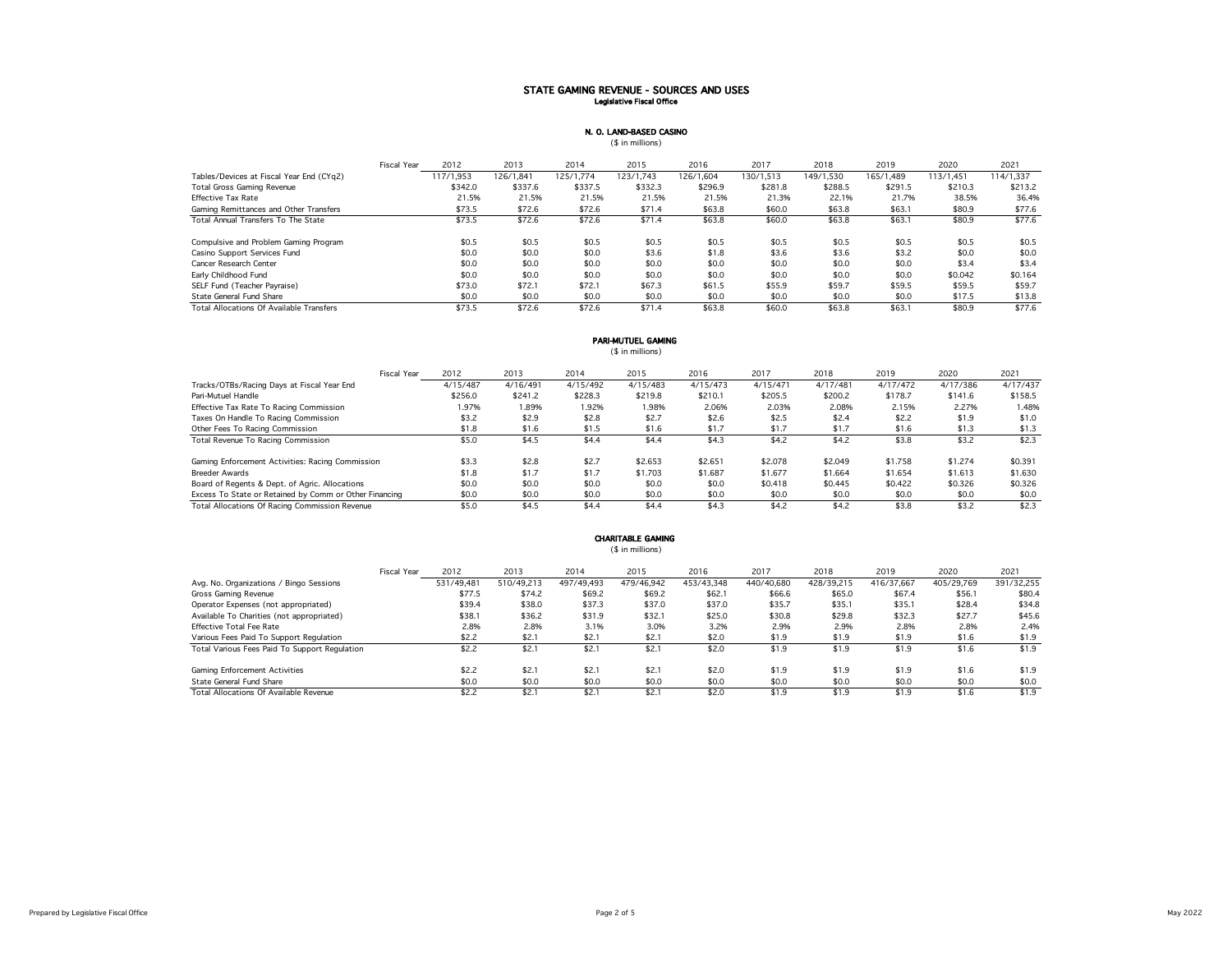# RACETRACK SLOT MACHINE GAMING

(\$ in millions)

| <b>Fiscal Year</b>                                        | 2012    | 2013    | 2014    | 2015    | 2016    | 2017    | 2018    | 2019    | 2020    | 2021    |
|-----------------------------------------------------------|---------|---------|---------|---------|---------|---------|---------|---------|---------|---------|
| Tracks/Devices at Fiscal Year End (CYq2)                  | 4/4.746 | 4/4.747 | 4/4.692 | 4/4.674 | 4/4.659 | 4/4.459 | 4/4.781 | 4/4.423 | 4/4.416 | 4/4,362 |
| Slot Gross Gaming Revenue                                 | \$402.3 | \$402.1 | \$386.7 | \$380.1 | \$353.3 | \$344.8 | \$352.5 | \$355.9 | \$276.9 | \$321.7 |
| Allocation to Horse Breeder Assns. (not appropriated)     | \$72.4  | \$72.4  | \$69.6  | \$68.4  | \$63.6  | \$62.1  | \$63.5  | \$64.1  | \$49.8  | \$57.9  |
| Effective Tax Rate To State (after breeder allocations)   | 15.17%  | 15.17%  | 15.17%  | 15.17%  | 15.17%  | 15.17%  | 15.17%  | 15.17%  | 15.17%  | 15.17%  |
| Total Available To The State                              | \$61.0  | \$61.0  | \$58.7  | \$57.7  | \$53.6  | \$52.3  | \$53.5  | \$54.0  | \$42.0  | \$48.8  |
| Gaming Enforcement Activities                             | \$6.5   | \$6.8   | \$6.8   | \$7.5   | \$7.6   | \$7.7   | \$8.0   | \$8.1   | \$7.8   | \$7.5   |
| Non-Gaming Operations in State Police                     | \$0.5   | \$0.5   | \$0.5   | \$0.6   | \$0.6   | \$0.6   | \$0.6   | \$0.6   | \$0.6   | \$0.6   |
| Compulsive and Problem Gaming Program                     | \$0.5   | \$0.5   | \$0.5   | \$0.5   | \$0.5   | \$0.5   | \$0.5   | \$0.5   | \$0.4   | \$0.5   |
| Parish Funds                                              | \$3.1   | \$3.0   | \$2.9   | \$2.9   | \$2.7   | \$2.6   | \$2.7   | \$2.7   | \$2.1   | \$2.4   |
| LA Agricultural Finance Authority                         | \$12.0  | \$12.0  | \$12.0  | \$12.0  | \$12.0  | \$12.0  | \$12.0  | \$12.0  | \$12.0  | \$12.0  |
| <b>Blind Services</b>                                     | \$2.0   | \$2.0   | \$2.0   | \$2.0   | \$2.0   | \$2.0   | \$2.0   | \$2.0   | \$2.0   | \$2.0   |
| Southern Univ., Equine Health, N.O. City Park             | \$1.8   | \$1.8   | \$1.8   | \$1.8   | \$1.8   | \$1.8   | \$1.8   | \$1.8   | \$1.8   | \$1.7   |
| N. O. Fairgrounds Allocations To Various Orleans Entities | \$6.6   | \$6.9   | \$6.6   | \$6.5   | \$6.0   | \$5.9   | \$6.1   | \$6.2   | \$5.0   | \$5.8   |
| State General Fund Share                                  | \$28.1  | \$27.5  | \$25.6  | \$23.9  | \$20.4  | \$19.1  | \$19.8  | \$20.0  | \$10.2  | \$16.3  |
| Total Allocations of Available Revenue                    | \$61.0  | \$61.0  | \$58.7  | \$57.7  | \$53.6  | \$52.3  | \$53.5  | \$54.0  | \$42.0  | \$48.8  |

# INDIAN GAMING (\$ in millions) Fiscal Year 2012 2013 2014 2015 2016 2017 2018 2019 2020 2021 Casinos/Tables/Devices Estimated at Fiscal Year End (CYq2) 3/212/6,194 3/205/5,936 3/148/5,931 3/176/5,511 3/178/5,445 3/169/5,141 3/159/4,991 3/141/4,602 3/110/3,394 3/121/3,985<br>Indian Gross Gaming Revenue (\*) \$28.8 \$350. Indian Gross Gaming Revenue (\*) Effective Fee Rate 0.4% 0.4% 0.4% 0.5% 0.5% 0.5% 0.5% 0.5% 0.7% 0.5% Tribes Reimburse State Police For Enforcement Activity \$2.0 \$1.9 \$1.9 \$2.1 \$2.2 \$2.2 \$2.0 \$1.8 \$1.7 \$1.7 Gaming Enforcement {Tribes Reimburse} **\$2.0** \$2.0 \$1.9 \$1.9 \$2.1 \$2.2 \$2.2 \$2.0 \$1.8 \$1.7 \$1.9 State General Fund Share \$0.0 \$0.0 \$0.0 \$0.0 \$0.0 \$0.0 \$0.0 \$0.0 \$0.0 \$0.0 Total Allocations Of Available Revenue \$2.0 \$1.9 \$1.9 \$2.1 \$2.2 \$2.2 \$2.0 \$1.8 \$1.7 \$1.9

(\*) Various methodologies have been employed over time to estimate Indian gaming activity in the state. Since the Indian casinos do not report their activity, the estimates above should be viewed with considerable caution.

# TOTAL STATE GAMING RECEIPTS SUMMARY

(\$ in millions)

|                                                         | <b>Fiscal Year</b> | 2012    | 2013    | 2014    | 2015    | 2016    | 2017    | 2018    | 2019    | 2020     | 2021    |
|---------------------------------------------------------|--------------------|---------|---------|---------|---------|---------|---------|---------|---------|----------|---------|
| Lottery                                                 |                    | \$141.7 | \$162.0 | \$164.8 | \$166.3 | \$188.1 | \$177.0 | \$166.0 | \$181.6 | \$171.2  | \$192.4 |
| Video Draw Poker                                        |                    | \$193.3 | \$194.3 | \$187.8 | \$190.8 | \$185.6 | \$184.0 | \$186.2 | \$194.3 | \$169.8  | \$244.6 |
| Riverboat Gaming                                        |                    | \$359.2 | \$363.8 | \$372.5 | \$410.1 | \$415.4 | \$419.2 | \$422.5 | \$404.5 | \$316.6  | \$351.8 |
| N. O. Land-Based Casino                                 |                    | \$73.5  | \$72.6  | \$72.6  | \$71.4  | \$63.8  | \$60.0  | \$63.8  | \$63.1  | \$80.9   | \$77.6  |
| Pari-Mutuel Racing                                      |                    | \$5.0   | \$4.5   | \$4.4   | \$4.4   | \$4.3   | \$4.2   | \$4.2   | \$3.8   | \$3.2    | \$2.3   |
| Charitable Gaming                                       |                    | \$2.2   | \$2.1   | \$2.1   | \$2.1   | \$2.0   | \$1.9   | \$1.9   | \$1.9   | \$1.6    | \$1.9   |
| Slot Machines At Racetracks                             |                    | \$61.0  | \$61.0  | \$58.7  | \$57.7  | \$53.6  | \$52.3  | \$53.5  | \$54.0  | \$42.0   | \$48.8  |
| Indian Gaming                                           |                    | \$2.0   | \$1.9   | \$1.9   | \$2.1   | \$2.2   | \$2.2   | \$2.0   | \$1.8   | \$1.7    | \$1.7   |
| Total Available To The State                            |                    | \$838.0 | \$862.2 | \$864.7 | \$904.8 | \$915.2 | \$900.8 | \$900.0 | \$905.0 | \$787.1  | \$921.1 |
|                                                         | annual growth      | 0.7%    | 2.9%    | 0.3%    | 4.6%    | 1.1%    | $-1.6%$ | $-0.1%$ | 0.6%    | $-13.0%$ | 17.0%   |
| Total Used By State Gov. For Enforcement and Treatment  |                    | \$39.8  | \$43.1  | \$39.3  | \$40.3  | \$38.9  | \$38.0  | \$38.1  | \$46.7  | \$39.4   | \$40.7  |
| Share of Total Allocated to Enforcement and Treatment   |                    | 4.7%    | 5.0%    | 4.5%    | 4.5%    | 4.3%    | 4.2%    | 4.2%    | 5.2%    | 5.0%     | 4.4%    |
| Total Used By State Gov. For Non-Enforcement Purposes   |                    | \$410.3 | \$421.6 | \$407.6 | \$434.9 | \$446.9 | \$455.2 | \$443.6 | \$452.7 | \$412.8  | \$440.5 |
| Share of Total Allocated to Non-Enforcement Purposes    |                    | 49.0%   | 48.9%   | 47.1%   | 48.1%   | 48.8%   | 50.5%   | 49.3%   | 50.0%   | 52.4%    | 47.8%   |
| Total Allocated for State General Fund-direct Financing |                    | \$387.9 | \$397.5 | \$417.8 | \$429.7 | \$429.4 | \$407.7 | \$418.3 | \$405.6 | \$334.9  | \$440.0 |
| Share of Total Allocated for SGF-direct Financing       |                    | 46.3%   | 46.1%   | 48.3%   | 47.5%   | 46.9%   | 45.3%   | 46.5%   | 44.8%   | 42.5%    | 47.8%   |
| Rev. Est. Conf. Total {Lott, Casino, Rvbt, VDP, Slots}  |                    | \$828.8 | \$853.6 | \$856.3 | \$896.2 | \$906.6 | \$892.5 | \$891.9 | \$897.5 | \$780.5  | \$915.1 |
| Share of Total Forecast By Rev. Est. Conf.              |                    | 98.9%   | 99.0%   | 99.0%   | 99.1%   | 99.1%   | 99.1%   | 99.1%   | 99.2%   | 99.2%    | 99.3%   |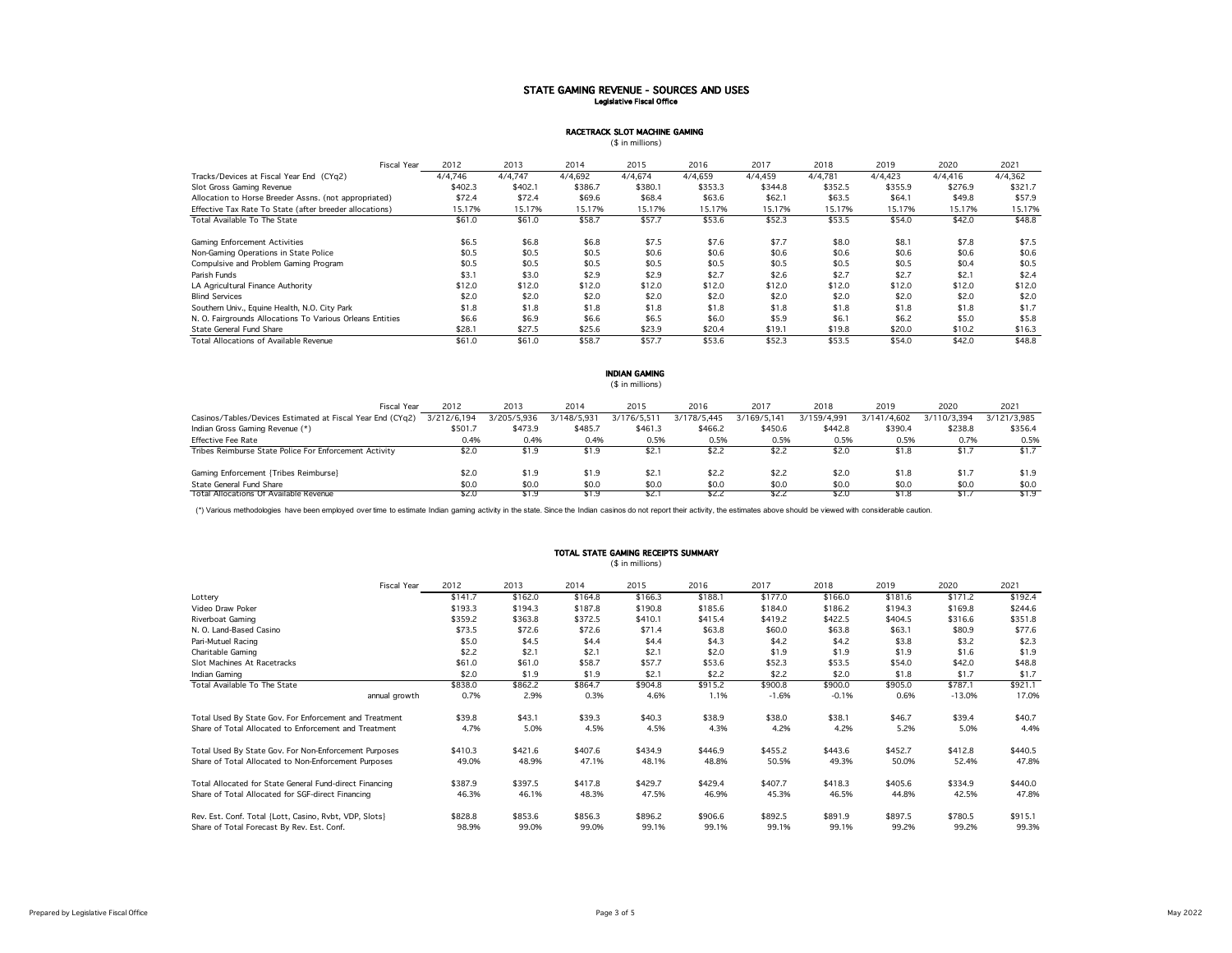#### SHARE OF TOTAL GAMING REVENUE TO STATE EACH ACTIVITY COMPRISES

|                              | <b>Fiscal Year</b> | 2012   | 2013   | 2014   | 2015   | 2016   | 2017   | 2018   | 2019   | 2020   | 2021   |
|------------------------------|--------------------|--------|--------|--------|--------|--------|--------|--------|--------|--------|--------|
| Lottery                      |                    | 16.9%  | 18.8%  | 19.1%  | 18.4%  | 20.6%  | 19.6%  | 18.4%  | 20.1%  | 21.7%  | 20.9%  |
| Video Draw Poker             |                    | 23.1%  | 22.5%  | 21.7%  | 21.1%  | 20.3%  | 20.4%  | 20.7%  | 21.5%  | 21.6%  | 26.5%  |
| Riverboat Gaming             |                    | 42.9%  | 42.2%  | 43.1%  | 45.3%  | 45.4%  | 46.5%  | 46.9%  | 44.7%  | 40.2%  | 38.2%  |
| N. O. Land-Based Casino      |                    | 8.8%   | 8.4%   | 8.4%   | 7.9%   | 7.0%   | 6.7%   | 7.1%   | 7.0%   | 10.3%  | 8.4%   |
| Pari-Mutuel Racing           |                    | 0.6%   | 0.5%   | 0.5%   | 0.5%   | 0.5%   | 0.5%   | 0.5%   | 0.4%   | 0.4%   | 0.3%   |
| Charitable Gaming            |                    | 0.3%   | 0.2%   | 0.2%   | 0.2%   | 0.2%   | 0.2%   | 0.2%   | 0.2%   | 0.2%   | 0.2%   |
| Slot Machines At Racetracks  |                    | 7.3%   | 7.1%   | 6.8%   | 6.4%   | 5.9%   | 5.8%   | 5.9%   | 6.0%   | 5.3%   | 5.3%   |
| Indian Gaming                |                    | 0.2%   | 0.2%   | 0.2%   | 0.2%   | 0.2%   | 0.2%   | 0.2%   | 0.2%   | 0.2%   | 0.2%   |
| Total Available To The State |                    | 100.0% | 100.0% | 100.0% | 100.0% | 100.0% | 100.0% | 100.0% | 100.0% | 100.0% | 100.0% |

#### GAMING REVENUE AVAILABLE COMPARED TO:

| REVENUE ESTIMATING CONFERENCE TOTAL REVENUE                                                                                           | \$9,939.8 | \$10,233.1 | \$10,300.1 | \$10,468.4 | \$10,400.4 | \$11,935.6 | \$12,373.2 | \$12,639.9 | \$12,242.2 | \$13,232.6 |
|---------------------------------------------------------------------------------------------------------------------------------------|-----------|------------|------------|------------|------------|------------|------------|------------|------------|------------|
| Revenue Estimating Conference Total State Tax Revenue                                                                                 | 8.3%      | 8.3%       | 8.3%       | 8.6%       |            |            | 7.2%       |            | 6.4%       | 6.9%       |
| (REC revenue is taxes, licenses, and fees available for state general fund-direct appropriation plus numerous statutory dedications.) |           |            |            |            |            |            |            |            |            |            |

TOTAL STATE EFFORT BUDGET EXPENDITURES \$13,838.1 \$14,506.6 \$14,926.6 \$15,248.6 \$15,003.5 \$15,476.5 \$16,130.6 \$16,545.8 \$16,327.4 \$17,838.0 State Funds Budget (w/o double counts and federal funds) 6.1% 5.9% 5.8% 5.9% 6.1% 5.8% 5.6% 5.5% 4.8% 5.2% (Total state effort budget includes the state general fund-direct, statutorily dedicated, and self-generated revenue budgets of state government. Estimated double-counted funding has been removed. The state effort budget concept is overstated by various federal funds that are budgeted by the state as statutory dedication or self-generated revenue means-of-finance. Through FY21, this consisted primarily of federal funds supporting highway construction, coastal protection, clean water, workforce training, higher education, voting, and child support enforcement. In FY20 this overstatement amounted to \$1.278 billion. In FY21, extraordinary federal support associated with the coronavirus increased this overstatement to \$2.136 billion. Adjusting the state effort concept by these amounts would increase the share of state effort comprised of gaming revenue by some 4/10 of a percentage point and 7/10 of a point in FY20 and FY21, respectively.)

| TOTAL STATE BUDGET EXPENDITURES                                                             | \$23,583.6 | \$24,027.6 | \$23,920.0 | \$24,010.8 | \$24,259.7 | \$26,635.5 | \$28,215.5 | \$29,203.6 | \$30,807.5 | \$34,432.0 |
|---------------------------------------------------------------------------------------------|------------|------------|------------|------------|------------|------------|------------|------------|------------|------------|
| Total State Budget (w/o double counts but w/ federal funds)                                 | 3.6%       | 3.6%       | 3.6%       |            | 3.8%       |            | 3.2%       |            |            | 2.7%       |
| (Total state budget includes state and federal funds, but excludes double-counted amounts.) |            |            |            |            |            |            |            |            |            |            |

### ESTIMATED TOTAL ECONOMIC SPENDING ON LEGAL GAMING ACTIVITIES IN THE STATE

(spending by players = player losses = gaming operator revenue)

(\$ in millions)

| <b>Fiscal Year</b>                                  | 2012      | 2013      | 2014      | 2015      | 2016      | 2017      | 2018      | 2019      | 2020      | 2021      |
|-----------------------------------------------------|-----------|-----------|-----------|-----------|-----------|-----------|-----------|-----------|-----------|-----------|
| Lottery Receipts Net Of Prize Expense               | \$189.4   | \$210.8   | \$216.0   | \$205.0   | \$217.1   | \$234.3   | \$220.8   | \$239.1   | \$217.6   | \$249.9   |
| Video Poker Net Device Revenue                      | \$600.8   | \$603.6   | \$581.9   | \$590.8   | \$573.7   | \$570.7   | \$577.3   | \$603.3   | \$522.5   | \$758.6   |
| Riverboat Gross Gaming Revenue                      | \$1.653.7 | \$1,673.0 | \$1,714.9 | \$1,889.0 | \$1,912.4 | \$1,933.1 | \$1,948.7 | \$1,865.3 | \$1,457.0 | \$1,619.4 |
| N. O. Land-Based Gross Gaming Revenue               | \$342.0   | \$337.6   | \$337.5   | \$332.3   | \$296.9   | \$281.8   | \$288.5   | \$291.5   | \$210.3   | \$213.2   |
| Pari-Mutuel Net Of Payouts (20% Commission Assumed) | \$51.2    | \$48.2    | \$45.7    | \$44.0    | \$42.0    | \$41.1    | \$40.0    | \$35.7    | \$28.3    | \$31.7    |
| Charitable Proceeds Net Of Prize Expense            | \$77.5    | \$74.2    | \$69.2    | \$69.2    | \$62.1    | \$66.6    | \$65.0    | \$67.4    | \$56.1    | \$80.4    |
| Racetrack Slot Gross Gaming Revenue                 | \$402.3   | \$402.1   | \$386.7   | \$380.1   | \$353.3   | \$344.8   | \$352.5   | \$355.9   | \$276.9   | \$321.7   |
| Indian Gross Gaming Revenue                         | \$501.7   | \$473.9   | \$485.7   | \$461.3   | \$466.2   | \$450.6   | \$442.8   | \$390.4   | \$238.8   | \$356.4   |
| Estimated Total Spending On Legal Gaming            | \$3,818.6 | \$3,823.4 | \$3,837.7 | \$3.971.5 | \$3,923.6 | \$3,923.0 | \$3,935.6 | \$3.848.5 | \$3,007.6 | \$3,631.3 |
| annual growth                                       | 0.9%      | 0.1%      | 0.4%      | 3.5%      | $-1.2%$   | 0.0%      | 0.3%      | $-2.2%$   | $-21.9%$  | 20.7%     |
| w/o Indian casino estimates                         | 0.1%      | 1.0%      | 0.1%      | 4.7%      | $-1.5%$   | 0.4%      | 0.6%      | $-1.0%$   | $-19.9%$  | 18.3%     |

The table above portrays spending by players engaged in each form of gaming on a comparable basis. Each estimate represents the amount of spending by players, in the aggregate each year, in the sagregate each year, and is economic flow of spending from players to gaming operators each year. All gaming sectors exhibited a downturn in FY20 activity due to the Covid-19 pandemic, through both the shut down of venues during the spring months of

# SHARE OF TOTAL ECONOMIC GAMING SPENDING EACH ACTIVITY COMPRISES

|                                                     | <b>Fiscal Year</b> | 2012   | 2013   | 2014   | 2015   | 2016   | 2017   | 2018   | 2019   | 2020   | 2021   |
|-----------------------------------------------------|--------------------|--------|--------|--------|--------|--------|--------|--------|--------|--------|--------|
| Lottery Receipts Net Of Prize Expense               |                    | 5.0%   | 5.5%   | 5.6%   | 5.2%   | 5.5%   | 6.0%   | 5.6%   | 6.2%   | 7.2%   | 6.9%   |
| Video Poker Net Device Revenue                      |                    | i 5.7% | 15.8%  | 15.2%  | 14.9%  | 14.6%  | 14.5%  | 14.7%  | 15.7%  | 17.4%  | 20.9%  |
| Riverboat Gross Gaming Revenue                      |                    | 43.3%  | 43.8%  | 44.7%  | 47.6%  | 48.7%  | 49.3%  | 49.5%  | 48.5%  | 48.4%  | 44.6%  |
| N. O. Land-Based Gross Gaming Revenue               |                    | 9.0%   | 8.8%   | 8.8%   | 8.4%   | 7.6%   | 7.2%   | 7.3%   | 7.6%   | 7.0%   | 5.9%   |
| Pari-Mutuel Net Of Payouts (Assumed Takeout of 20%) |                    | 1.3%   | 1.3%   | 1.2%   | 1.1%   | 1.1%   | 1.0%   | 1.0%   | 0.9%   | 0.9%   | 0.9%   |
| Charitable Proceeds Net Of Prize Expense            |                    | 2.0%   | 1.9%   | 1.8%   | 1.7%   | 1.6%   | 1.7%   | 1.7%   | 1.8%   | 1.9%   | 2.2%   |
| Racetrack Slot Gross Gaming Revenue                 |                    | 10.5%  | 10.5%  | 10.1%  | 9.6%   | 9.0%   | 8.8%   | 9.0%   | 9.2%   | 9.2%   | 8.9%   |
| Indian Gross Gaming Revenue                         |                    | 13.1%  | 12.4%  | 12.7%  | 11.6%  | 11.9%  | 11.5%  | 11.3%  | 10.1%  | 7.9%   | 9.8%   |
| Total Spending On Legal Gaming                      |                    | 100.0% | 100.0% | 100.0% | 100.0% | 100.0% | 100.0% | 100.0% | 100.0% | 100.0% | 100.0% |